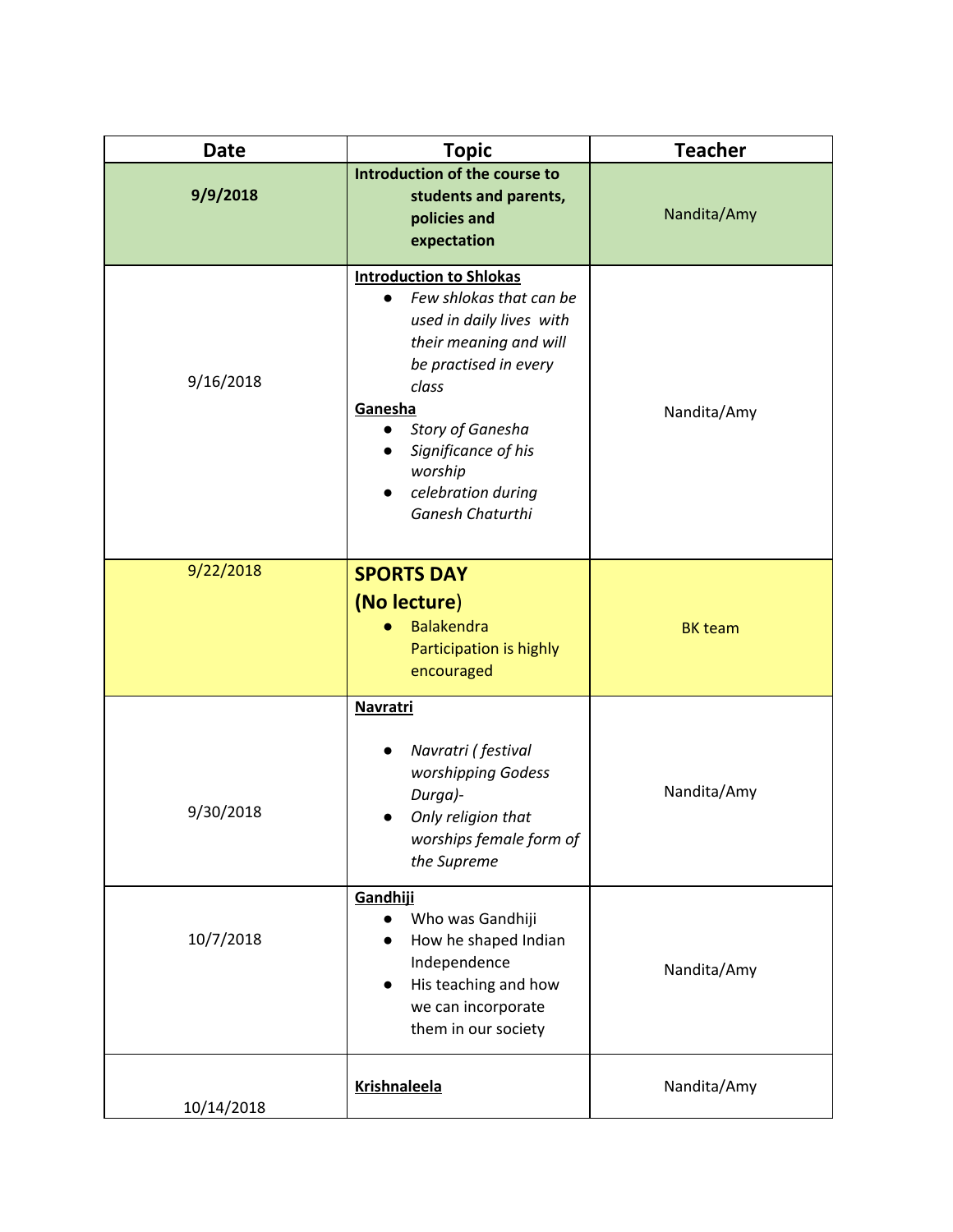|           | • How to use Leela stories<br>for practical use in daily<br>lives<br>• Talk about sharing,<br>discipline, give and ask<br>examples |                |
|-----------|------------------------------------------------------------------------------------------------------------------------------------|----------------|
| 11/2/2018 | <b>DIWALI PARTY</b><br>(6 PM)No lecture)                                                                                           | <b>BK Team</b> |

| <b>Date</b>            | <b>Topic</b>                                                                                                                                 | <b>Teacher</b> |
|------------------------|----------------------------------------------------------------------------------------------------------------------------------------------|----------------|
| 11/18/2018             | <b>Introduction to Ramayana</b><br>Read few passages of<br>Ramayana<br>Meaning of these<br>passages<br>How it relates to our<br>modern life? | Nandita/Amy    |
| 12/2/2018              | <b>Introduction to Bhagavad Gita</b><br>Introduction to the holy<br>$\bullet$<br>scripture<br>Revisit the story of<br>Mahabharata            | Nandita/Amy    |
| 12/09/2018             | <b>Field Trip/ Outreach</b><br><b>Program (No Lecture)</b>                                                                                   | <b>BK</b> team |
| 12/16/2018             | <b>Community Service</b><br><b>Holiday Party</b><br>(No Lecture)                                                                             | <b>BK Team</b> |
| <b>CHRISTMAS BREAK</b> |                                                                                                                                              |                |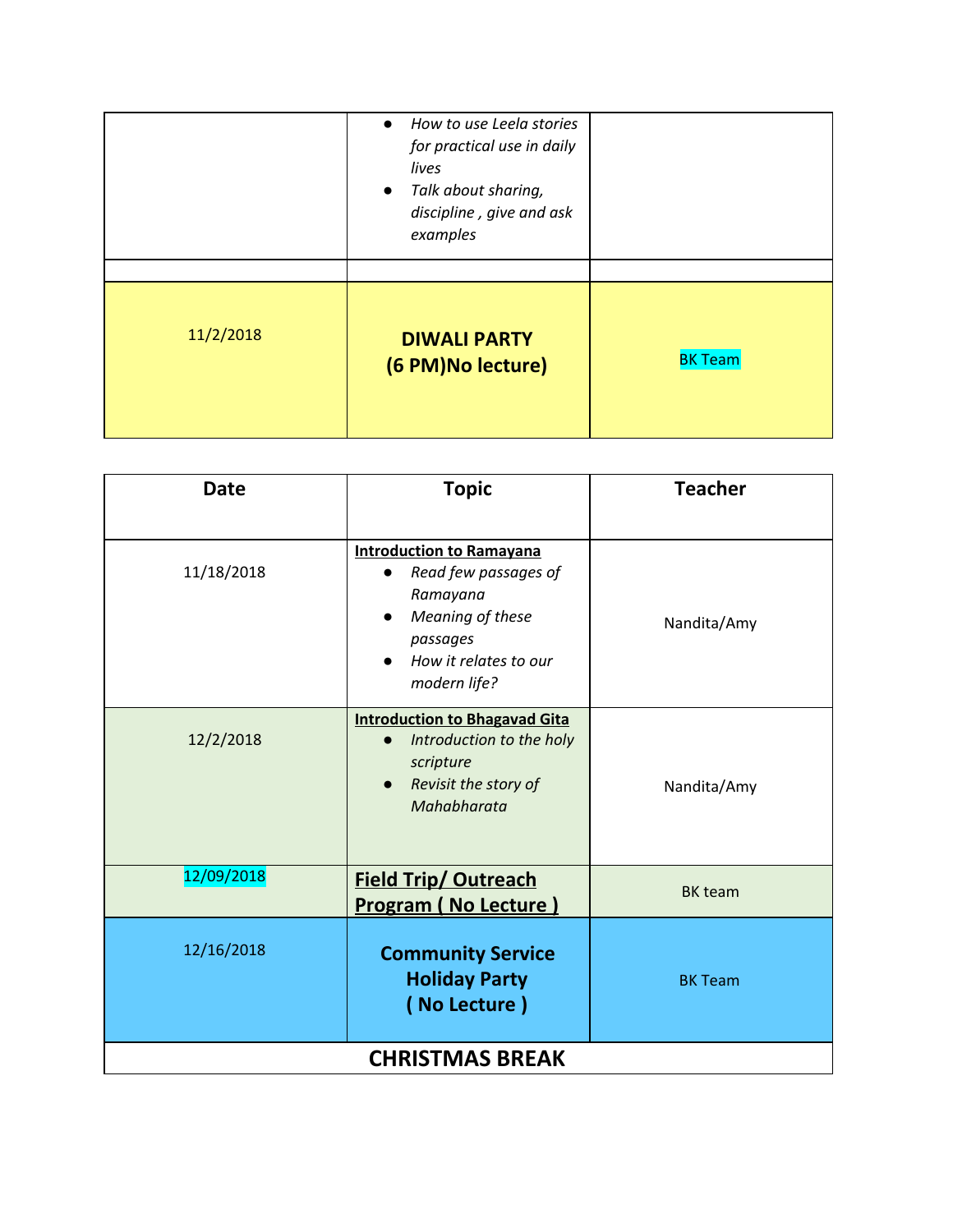| <b>Date</b> | <b>Topic</b>                                                                                                                                                                               | <b>Teacher</b> |
|-------------|--------------------------------------------------------------------------------------------------------------------------------------------------------------------------------------------|----------------|
| 1/13/2019   | <b>Introduction to Bhagavad Gita</b><br>Introduction to the holy<br>scripture<br>Revisit the story of<br>Mahabharata<br><b>Topics for Poster</b><br>presentation<br>(Characters from Gita) | Nandita/Amy    |
| 1/20/2019   | <b>Republic Day</b><br>When and Why do we<br>celebrate Republic Day<br>What is the different<br>between Independence<br>Day and Republic Day                                               | Nandita/Amy    |
| <b>TBD</b>  | <b>REPUBLIC DAY -</b><br><b>Celebration - BK</b><br><b>MUSICAL</b>                                                                                                                         | <b>BK</b> team |
| 02/03/2019  | Dharma, Karma and Moksha<br>What is the purpose of<br>Human Life?<br>How to deal and handle<br>mistakes                                                                                    | Nandita/Amy    |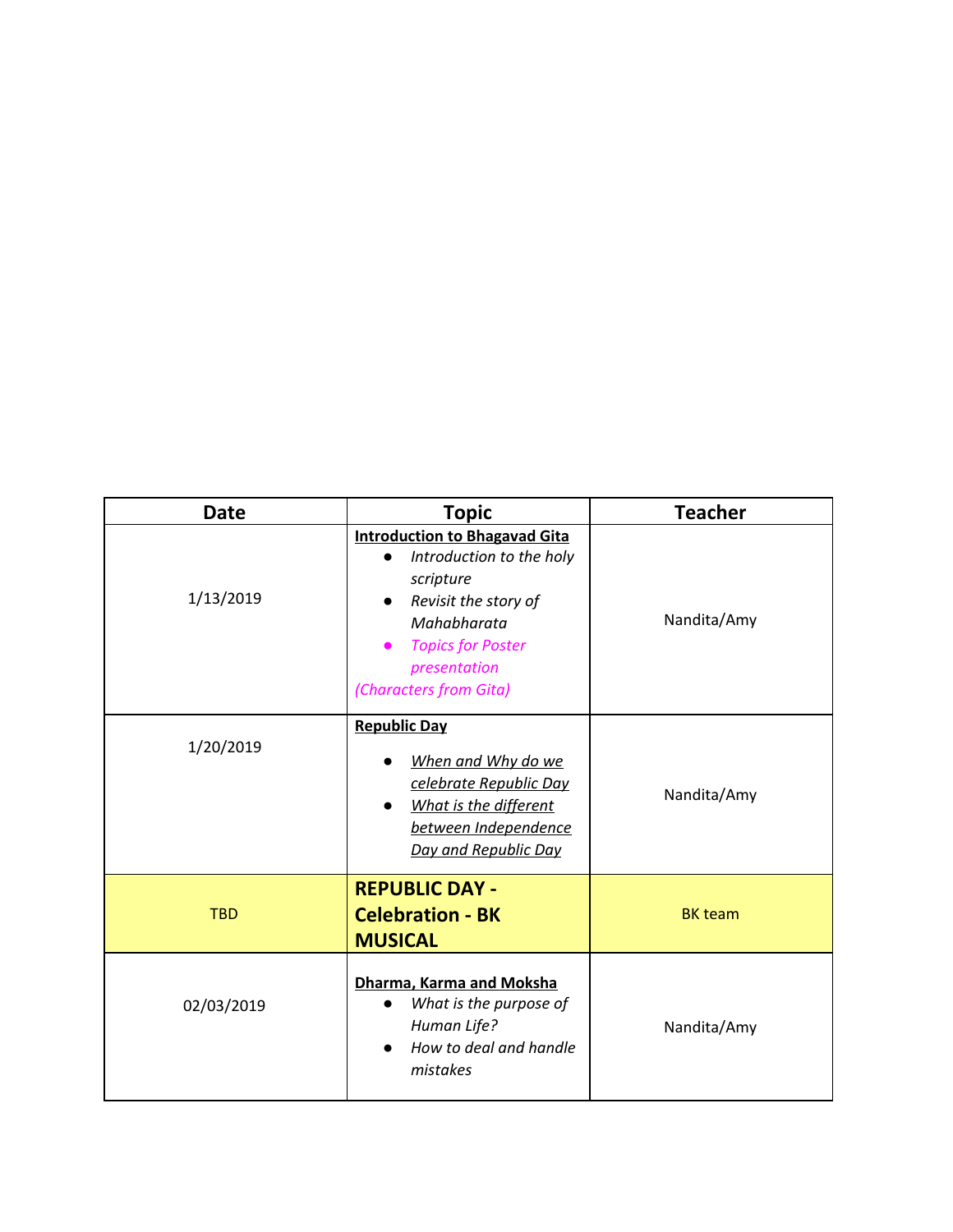| 02/10/2019 | <b>Balakendra Skit</b><br>(No lecture)                          | <b>BK</b> team |
|------------|-----------------------------------------------------------------|----------------|
| 02/17/2019 | <b>Field Trip / COMMUNITY</b><br><b>SERVICE</b><br>(No lecture) | <b>BK</b> team |

| <b>Date</b> | <b>Topic</b>                                                                                                                                                                                               | <b>Teacher</b> |
|-------------|------------------------------------------------------------------------------------------------------------------------------------------------------------------------------------------------------------|----------------|
| 02/24/2019  | <b>POSTER PRESENTATION</b><br><b>Role Model</b>                                                                                                                                                            | <b>BK Team</b> |
| 03/17/2019  | <b>Stress / Anger</b><br>How to reduce stress<br>from daily life<br>What are Hindu<br>Sanskaras and how can<br>they help accomplish<br>goal of life<br><b>Brief Introduction to</b><br>Veda and Upnishadas | Nandita/Amy    |
| 03/24/2019  | <b>QUIZ COMPETITION</b>                                                                                                                                                                                    |                |
| 03/31/2019  | <b>Holi</b><br>Story of Holi<br>Cultural and social<br>significance of Holi                                                                                                                                | Nandita/Amy    |
| 04/07/2019  | <b>Introduction to Mother Earth</b><br>What does Earth mean,<br>Why do we reference to<br>earth as Mother Earth                                                                                            | Nandita/Amy    |